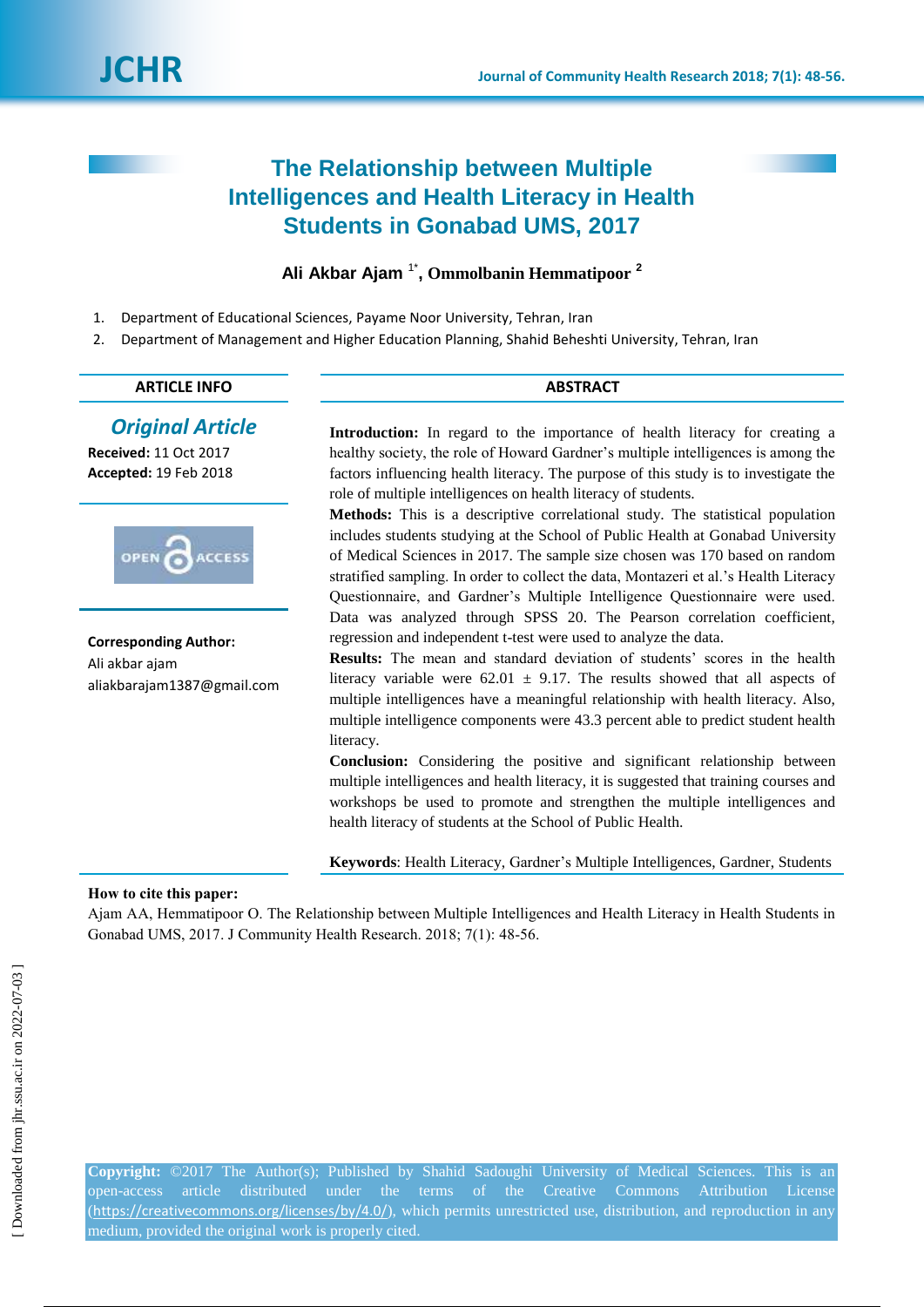# **Introduction**

Health literacy can be considered the most important factor affecting health. So today, researchers believe that improving health literacy can help reduce illness in the early stages of life and encourage practices that promote wellness<sup>(1)</sup>. Research in Iran shows that various factors affect people"s attention to health literacy<sup>(2)</sup>. Most patients do not have adequate health literacy  $(3, 4)$ . Individuals with a higher level of literacy assess their general health status better, and they are also more motivated towards doing preventive behaviors  $(5)$ . Health literacy in such a situation crucial, as it increases the awareness and skills of individuals in maintaining their health.

Health literacy can be defined as "Observing the principles of health and the environment with the promotion of health" $(6)$ . In other words, it is "Capacity, processing and understanding of basic health information and services needed to make good health decisions"<sup>(7)</sup>. However, it should be borne in mind that in fact health literacy is a principle of learning (knowledge, attitude, and ability) that guides people to the right decision for health, including the prevention of various illnesses, proper nutrition, health care, early screening, etc  $^{(8)}$ .

The term 'health literacy' was first used in scientific literature related to health education. Today, it is promoted academically by the medical sciences (9). Medical students have higher health literacy than non-medical students. However, according to research conducted, even among medical students there is also an inadequate level of health literacy  $(10)$ . The healthcare system generates health information and information for the community, and provides useful and effective training on the capabilities and skills needed in the area of health today through websites and even the health network  $(11)$ . Education and training methods for medical students who promote the health of the general populace and who transfer health literacy to the public in the media and in medicine professionally should be taken into consideration,

noting that the education and assessment of health literacy are always in the form of different skills, including understanding, access, assessment, decision making, and reading skills  $(5, 9)$ . Therefore, in order to increase the quality of their educational programs, in the design and delivery of educational materials in this regard, students" individual skills and differences must be taken into account.

In this regard, a clever-based curriculum that has a significant impact on the student's progress and learning is considered in this article  $(12, 13)$ . The Gardner's theory of multiple intelligences is used because of its educational functions and its impact on the deep and strategic learning approaches and also due to its attempt to take on the potential of students. It is very useful for educational approaches and has a very strong impact on the development of learner talents and the efficiency of the educational environment  $(14)$ . Even programs based on this theory can be used as useful interventions to enhance students" intelligence skills<sup>(15)</sup>.

Gardner"s theory of multiple intelligences is referred to as "the different learning key", which, through comprehensive discussions between teachers and students, has led to increased understanding, curiosity, competence and even self-esteem in students. Some consider it as the most practical curriculum theory  $(16)$ . With this theory, it is possible to educate people through different ways of seeing and hearing and beyond pen-and-paper literacy  $(17)$ . It also fosters various aspects of intelligence and improves the performance of individuals in different fields, as researchers have succeeded in fostering individuals" performance in spatial and Bodilykinesthetic intelligence  $(18, 19)$ . It is also used for training, research skills and critical thinking  $(20)$ . Various studies have been conducted separately on the relationship between the multiple intelligences and health literacy, including research results which showed that intelligence differences are a cause for inequality in individuals' health<sup>(21)</sup>.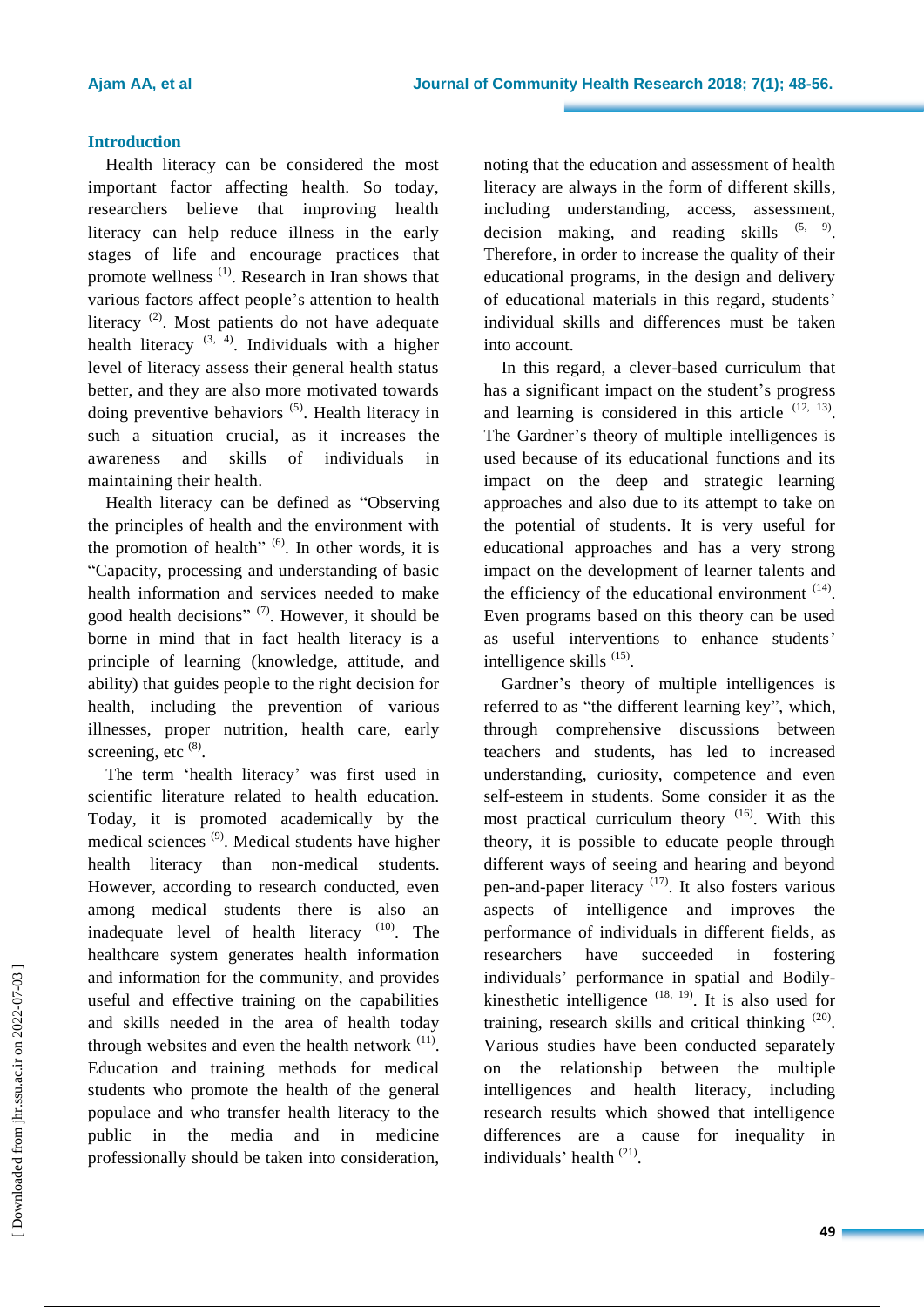### **The Relationship of Multiple Intelligence and Health Literacy of Students**

Intelligence is an important predictor of performance, work and various areas of social and economic life, and provides strategies for reducing low intelligence risks <sup>(22)</sup>. Verbal and mathematical intelligence have the largest share in predicting academic achievement  $(23)$ . In addition, in the experimental science group, students' success is more correlated with Bodilykinesthetic and verbal-language intelligence  $(24)$ . In general, the practical uses of Gardner's intelligences theory reflect the innovative uses of teachers, educators and planners that provide executive performance in terms of efforts to diversify educational programs and activities, and can provide a boost to Gardner"s multiple intelligences  $^{(25)}$ . Opportunities and learning experiences are essential tools for achieving goals (26) .

According to a study by the researcher on the background of the research on health literacy and multiple intelligences, including Ounbi et al.  $(27)$ , Costins et al  $^{(28)}$ , Making et al.  $^{(29)}$ , and Neibam et al.  $(30)$ , it was found that a combination of factors affects health literacy and health status. One of the factors influencing health literacy is improving one"s skills. By increasing skill level, health literacy can be improved. Even implementing and evaluating health literacy one curriculum in schools and modifying curriculum with effective teaching methods and techniques was done, as the training and development of educators is best suited to the health literacy needs of individuals. In addition, Amini et al. <sup>(26)</sup>, Rahimi et al.  $(31)$ , and Badiei et al.  $(19)$ , presented practical implications for the Gardner"s theory of multiple intelligences in the design phase of opportunities and learning experiences. With this theory, it is possible to develop the students" creative thinking and, through the application of the educational styles of the multiple intelligences, can lead to the student's academic achievement.

In summary, from the background of the current research process, especially the new research, it is important to note that today, to promote health literacy, people"s skills and training, especially in terms of effective teaching methods and techniques as well as informed educators is quite evident. In the area of curriculum, various research has also claimed the success of this important thing with the use of Gardner"s theory of multiple intelligences in educational system. Meanwhile, this theory tries to result in flourishing of various types of intelligence among students through focusing on various educational activities and opportunities.

Therefore, the present study aims to clarify the relationship between health literacy and Gardner's theory of multiple intelligences with the aim of providing and facilitating educational strategies for quantitative and qualitative improvement of health literacy status. As such, the appropriate educational context is provided by theory to promote the comprehensive health literacy level of medical students. By reviewing the research background, a research that examines the relationship between these two variables simultaneously has not been done. In this regard, the research is unprecedented. Regarding the above, the researcher attempts to answer this research question: Is there a significant relationship between the multiple intelligence components with the health literacy of students at the School of Public Health?

### **Methods**

The present study is a descriptivecorrelational study. The statistical population includes all the students of the faculty of health of Gonabad University of Medical Sciences, totaling 294 people. A stratified random sampling method, the Krejcie and Morgan's table, was used in selecting the sample, resulting in a sample size of 170.

Two questionnaires were used in this study.

A: The first tool was health literacy questionnaire; this scale has been standardized by Montazeri et al  $^{(32)}$ , and consists of 33 items (the minimum total tool score is 33 and the maximum total score is 165). This tool has five levels: access (6 items), reading skills (4 items), comprehension (7 items), assessment (4 items),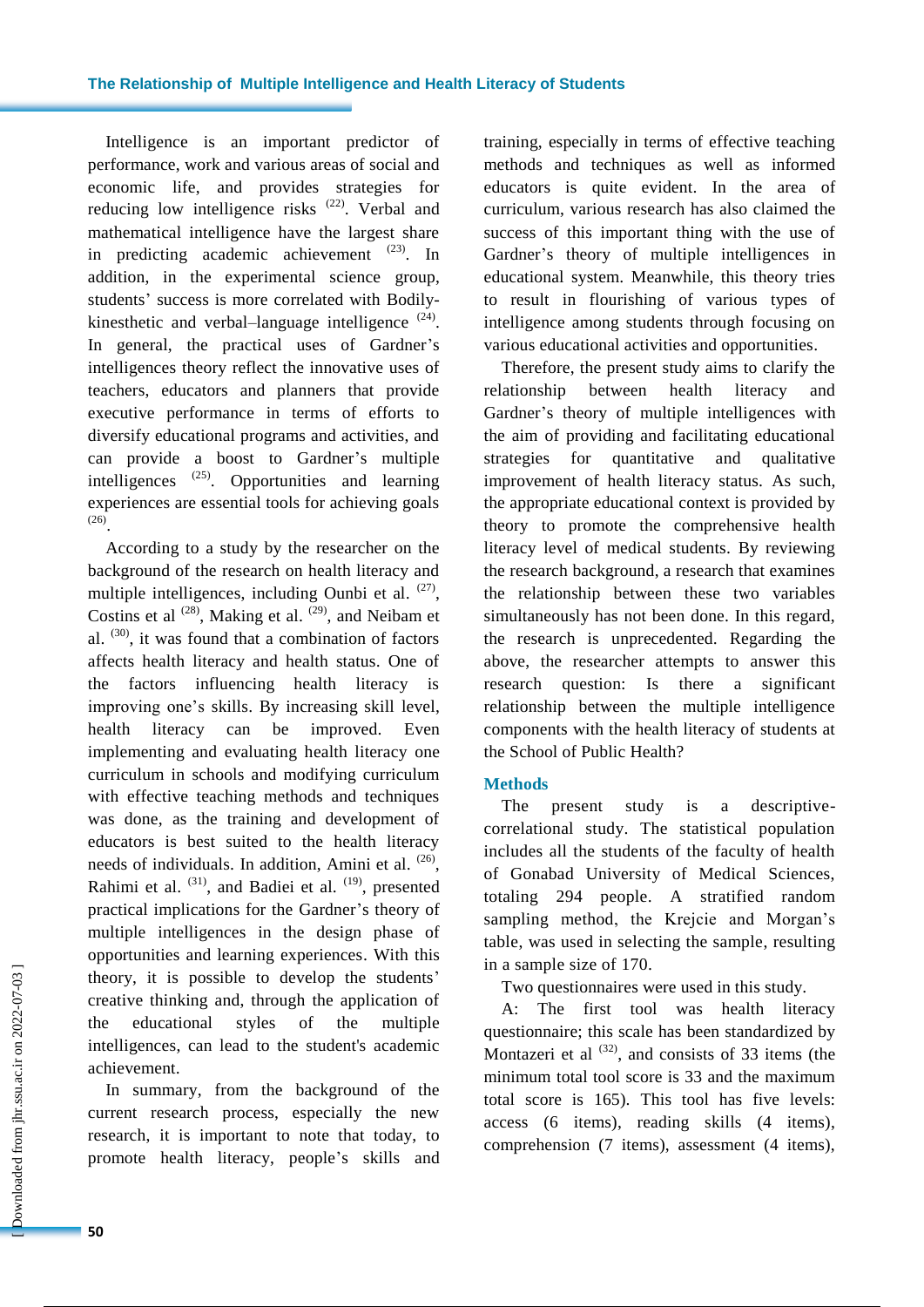decision and application of health information (12 items). On this scale, subjects respond to a scale of 33 questions on a 5-level Likert scale (very high 5 and very low 1). Findings of Montazeri et al. have shown that the reliability of the following components is reading skill is 0/72, access 0/79, understanding 0/86, evaluation 0/77, decision 0/89. The reliability of the whole tool has been reported from 0/72 to 0/89 by Cronbach"s alpha method. Validity of this scale has been reported through structural validity, qualitative content validity, and the formal validity of desirable quality method.

B: The second tool was Gardner's multiple intelligences questionnaire. This questionnaire is a self-report tool. This scale has been standardized by Azarfar<sup> $(33)$ </sup>, and consists of 80 items. Subjects respond to these 80 questions, choosing from 5 multiple choice options for each based on the Likert spectrum from very low  $(1)$  to very high (5). The instrument has eight levels of verbal-linguistic intelligence (10 items), logical-Math intelligence (10 items), spatial intelligence (10 items), Bodily-kinesthetic intelligence (10 items), musical intelligence (10 items), interpersonal intelligence (10 items), intrapersonal intelligence (10 items), and naturalistic intelligence (10 items). The reliability of each of the above levels has been reported to be 0/81, 0/77, 0/81, 0/73, 0/85, 0/87, 0/88, and 0/89 respectively. The verbal and content validity of this scale has been confirmed by experts.

For distribution of questionnaires, in coordination with the faculty, it was allowed by the professors of each discipline, and in the last 35 minutes of the class, the questionnaires were completed and then collected. In order to observe ethical considerations, the researcher, by introducing themselves and explaining the objectives of the research, assured the sample group that their information would remain confidential. To analyze the data with SPSS 20, Pearson correlation coefficient, regression and independent t-test were used.

#### **Results**

Of the 170 students participating in the study, 127 were women and 43 were men. The mean and standard deviation of students' score in the multiple intelligences variable was  $300/48 \pm$ 31/75 and the health literacy variable was  $62/01 \pm$ 9/71. Multivariate analysis of variance (MANOVA) was used to examine the differences between different dimensions of student intelligence with respect to gender. The results of the box test for homogeneity of the variances were not significant (sig =  $0/21$ , f =  $1/18$ ), so the variance of the groups was equal.

Table 1. MANOVA's test results to examine the different dimensions of multiple intelligence among male and female students

| <b>Effect</b>            | Value |      | <b>P-value</b> | Partial eta squared |
|--------------------------|-------|------|----------------|---------------------|
| Gender<br>Pillai's trace | 0.077 | 1/68 | 0/10           | 0/077               |
| Wilkes Lambda Test       | 0.923 | 1/68 | 0/10           | 0/077               |

The results of Table 1 showed that there was no significant difference between the various dimensions of multiple intelligences in male and female students. The Pearson correlation coefficient was used to investigate the relationship between the multiple intelligences and health literacy in students of the Faculty of Health of the University of Medical Sciences.

The results of Table 2 show that there is a positive and significant relationship between all aspects of multiple intelligence with health literacy in the students of the Faculty of Health of Gonabad University of Medical Sciences.

Several regressions were used to predict the students" health literacy through multiple intelligence components.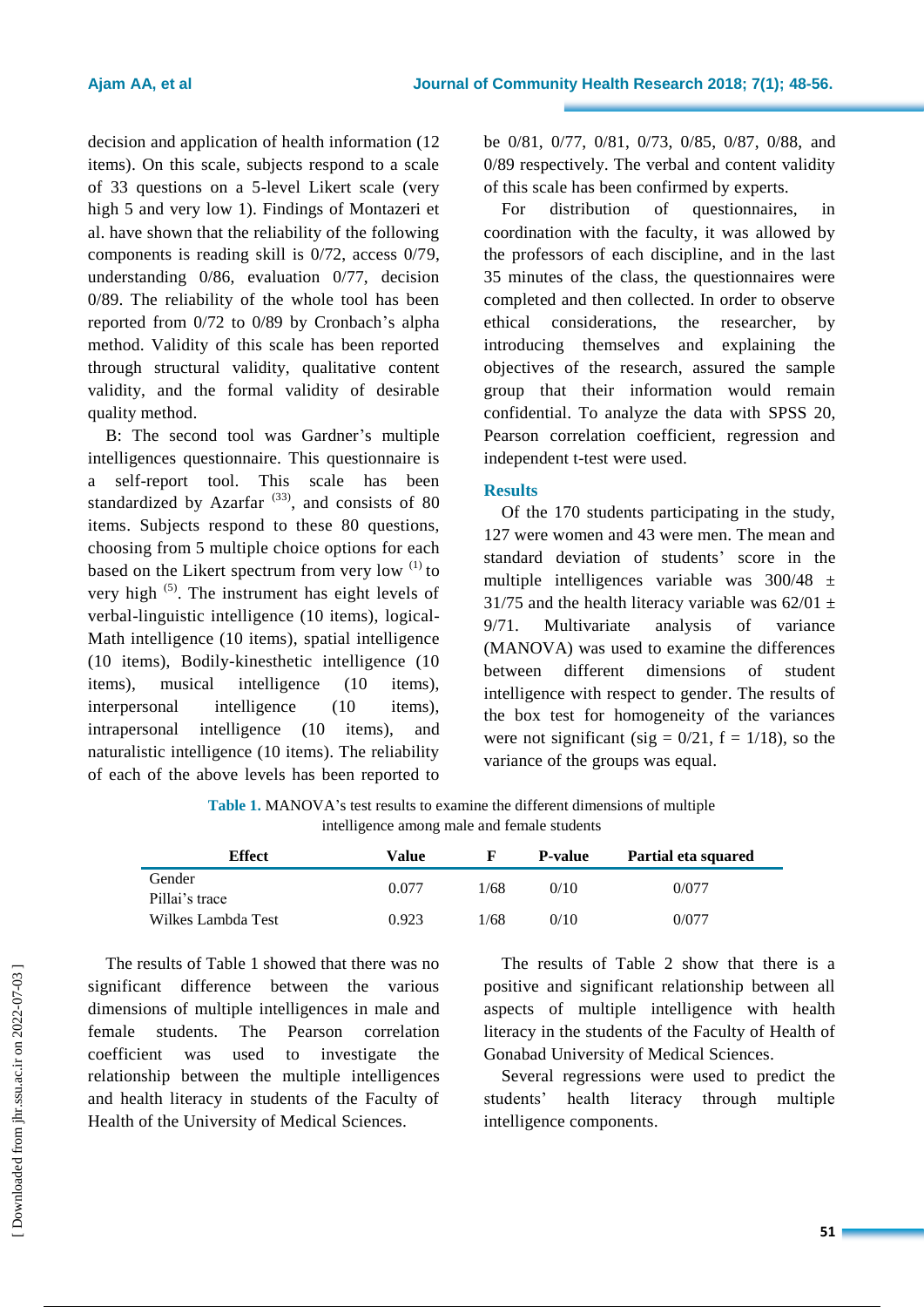| Table 2. The results of correlation coefficient between multiple intelligence components |                                                             |  |
|------------------------------------------------------------------------------------------|-------------------------------------------------------------|--|
|                                                                                          | with health literacy in students of School of Public Health |  |

| <b>Variables</b>   | Verbal-<br>linguistic<br>intelligence | Logical-<br>Math<br>intelligence | spatial<br>intelligence | <b>Bodily-</b><br>kinesthetic<br>intelligence | <b>Interpersonal</b><br>intelligence | <b>Intrapersonal</b><br>intelligence | <b>Musical</b><br>intelligence | <b>Naturalistic</b><br>intelligence |
|--------------------|---------------------------------------|----------------------------------|-------------------------|-----------------------------------------------|--------------------------------------|--------------------------------------|--------------------------------|-------------------------------------|
| Health<br>literacy | $0/471**$                             | $0/495**$                        | $0/232*$                | $0/229*$                                      | $0/451**$                            | $0/487**$                            | $0/251*$                       | $0/356**$                           |
| P-value            | 0/000                                 | 0/000                            | 0/002                   | 0/002                                         | 0/000                                | 0/000                                | 0/001                          | 0/0017                              |

\*\* - Significance at the level of 0.01

\* - Significance at the level of 0.05

**Table 3.** Multiple regression analysis results to predict students' health literacy through multiple intelligence components

| <b>Predictor variables</b>      | <b>Unstandardized B</b> | Std. error |       | <b>P-value</b> |
|---------------------------------|-------------------------|------------|-------|----------------|
| Verbal-linguistic intelligence  | 0/30                    | 0/20       | 2/12  | 0/027          |
| Logical-Math intelligence       | 0/448                   | 0/13       | 3/32  | 0/001          |
| spatial intelligence            | 0/029                   | 0/20       | 0/094 | 0/92           |
| Bodily-kinesthetic intelligence | 0/102                   | 0/23       | 0/44  | 0/65           |
| Interpersonal intelligence      | 0/311                   | 0/18       | 2/21  | 0/019          |
| Intrapersonal intelligence      | 0/489                   | 0/19       | 2/52  | 0/01           |
| Musical intelligence            | 0/18                    | 0/13       | 1/35  | 0/17           |
| Naturalistic intelligence       | 0/358                   | 0/17       | 2/36  | 0/011          |

 $F_{(5,279)} = 35/15$ , P value < 0/001, R<sup>2</sup> = 0/433

In this model, the health literacy variable was modeled as the criterion variable and the variable components of multiple intelligences as the predictor variable. As seen in Table 3, the observed F value was significant, and 43.3 percent of the students' health literacy variance was determined by the components of verballinguistic intelligence, logical-math intelligence, interpersonal intelligence, intrapersonal intelligence, naturalistic intelligence from the multiple intelligence variable.

#### **Discussion**

The purpose of this study was to investigate the role of multiple intelligences on the health literacy of students at the Faculty of Health of the University of Medical Sciences. The results of this study showed that the health literacy rate of the students of the Faculty of Health was higher than the average. The results also showed that there is a positive and significant relationship between the components of multiple intelligences with the students' health literacy.

These findings are consistent with the findings of the research by Vero<sup> $(34)$ </sup>, Karuchi<sup> $(35)$ </sup>, Wang et al. (36) . In their research, they showed that low intelligence is a risk factor for less health and health inequalities. Health literacy controls variables such as conscience, economic and social status. Also, the emotional intelligence of surgeons has a positive effect on patient communication and satisfaction. In the explanation it can be stated that although intelligence is studied in several respects in order to investigate it in detail, it should be noted that intelligence is a general ability that predicts all human behavior. Improving the level of health literacy also requires the involvement of people in different skills, such as paying attention to Bodily-kinesthetic skills to promote physical health and prevent overweightness and obesity that is so prevalent in the community. Verbal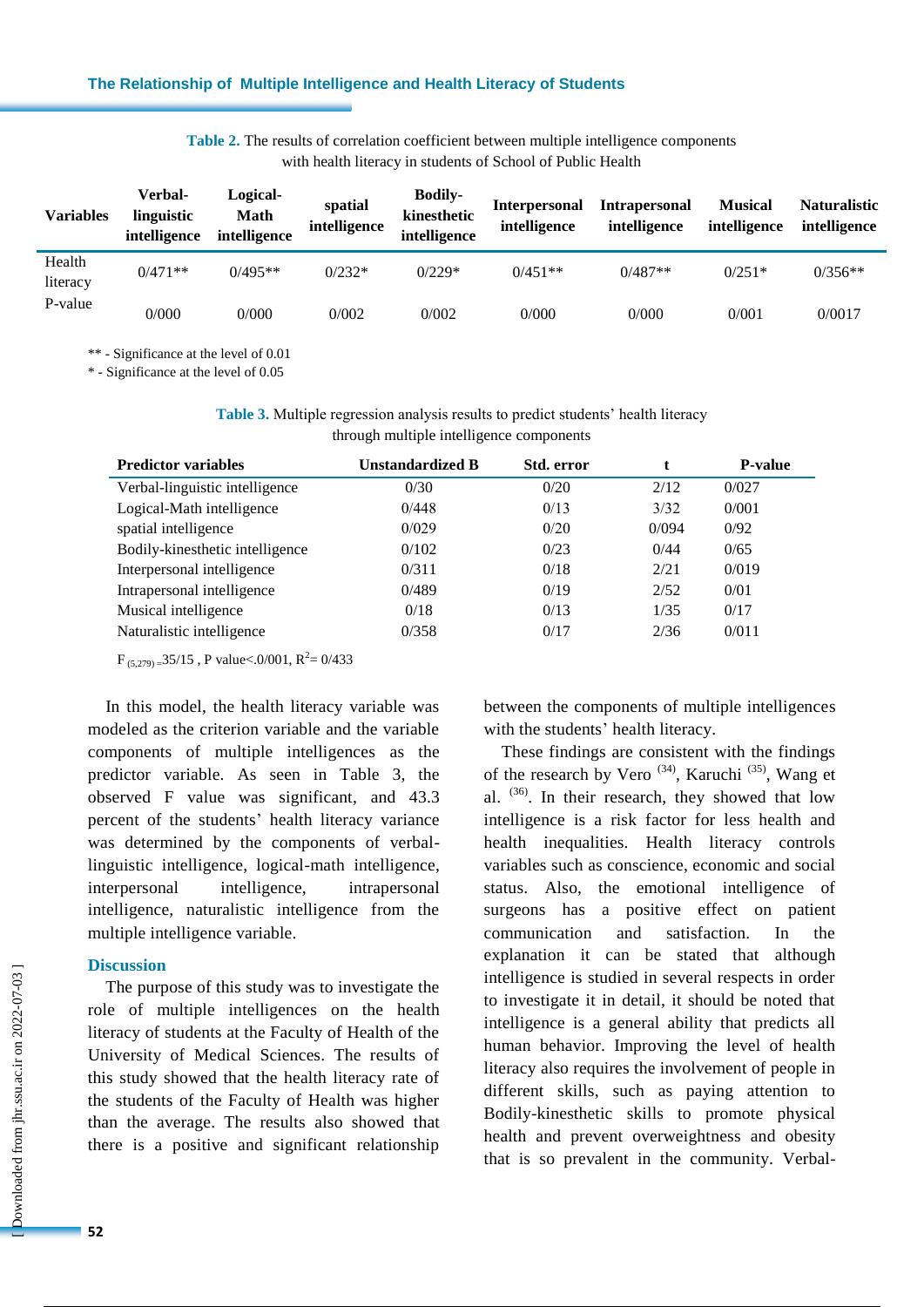linguistic intelligence should also be considered in order to establish the healthy relationships and social interactions. This finding is inconsistent with the research of Medik, which concluded that there is no significant relationship between intelligence, health indicators and meaningful behaviors.

Although it can be argued that intelligence is an important factor in predicting individual behaviors, it should be noted that various factors affect health literacy. Mental problems such as stress and depression, bad habits, and family environment that justify the promotion of specific behavior without reason should not be ignored.

The results of this study showed that the components of verbal-linguistic intelligence, logical-math intelligence, interpersonal intelligence, intrapersonal intelligence and naturalistic intelligence of the multiple intelligences framework can predict the health literacy in the students of faculty of health of Gonabad Medical School. The findings are consistent with Mas  $(37)$ , Becker  $(38)$ , and Perkins (39), who concluded in their research that introverted individuals struggle with social issues by internalizing symptoms of their mental health problems.

Teaching verbal and non-verbal skills is also associated with mental health, especially the prevention of violence. Therefore, it can be stated that each of multiple intelligences has a different function in individuals. People who have a problem or disorder in a specific intelligence will have related the health issues.

Students at the Faculty of Medicine have also had better performance in their academic disciplines, which should be addressed by the mentors. For example, by reinforcing the verballinguistic intelligence of medical students, not only can they improve their relationship with and satisfaction of their patients, but by improving the social relationships of both patients and physicians, mental health can be improved on both sides.

The results of this study showed that the level of each of the multiple intelligences is not different between male and female students. The findings of this study are consistent with the findings of Rezakhani<sup>(40)</sup> and Pashashriffi<sup>(41)</sup>. Rezakhani in constructing and standardizing the Gardner"s multiple intelligences test; found that the results are not different from that of male and female, except in Bodily-kinesthetic intelligence. Similarly, there was no significant difference in Pashashriffi's research between types of intelligence, except for intrapersonal intelligence and spatial-vision intelligence between the two genders. In explaining this finding, it can be stated that education, facilities and conditions have failed to affect the multiple intelligences of both genders. It can be said that in terms of cultivating students in the field of multiple intelligences, Gardner"s is a paradigm does not show either gender having significant advantages other the other. Progress is the same for both genders. The analysis of the content of preuniversity textbooks shows that they have not succeeded in gender segregation <sup>(42)</sup>.

# **Conclusion**

The connections of the multiple intelligences with the students' health literacy are meaningful and predictable, which suggests that multiple intelligence programs should considered an appropriate tool in addition to health literacy. To cope with the consequences of health literacy, planning can even be started from the beginning of students" curriculum. By holding training courses and various workshops, education can be uniformly integrated for all students and lead to group training (different groups of the same). Highlighting skills provided the ground for advancement in all fields of science, including health literacy.

Considering the results of this study showed that there is a positive and significant relationship between the components of multiple intelligence with students' health literacy, it is recommended to use the multiple intelligences theory to design the health education curriculum of medical sciences university as well as in education and teaching the students. Considering that the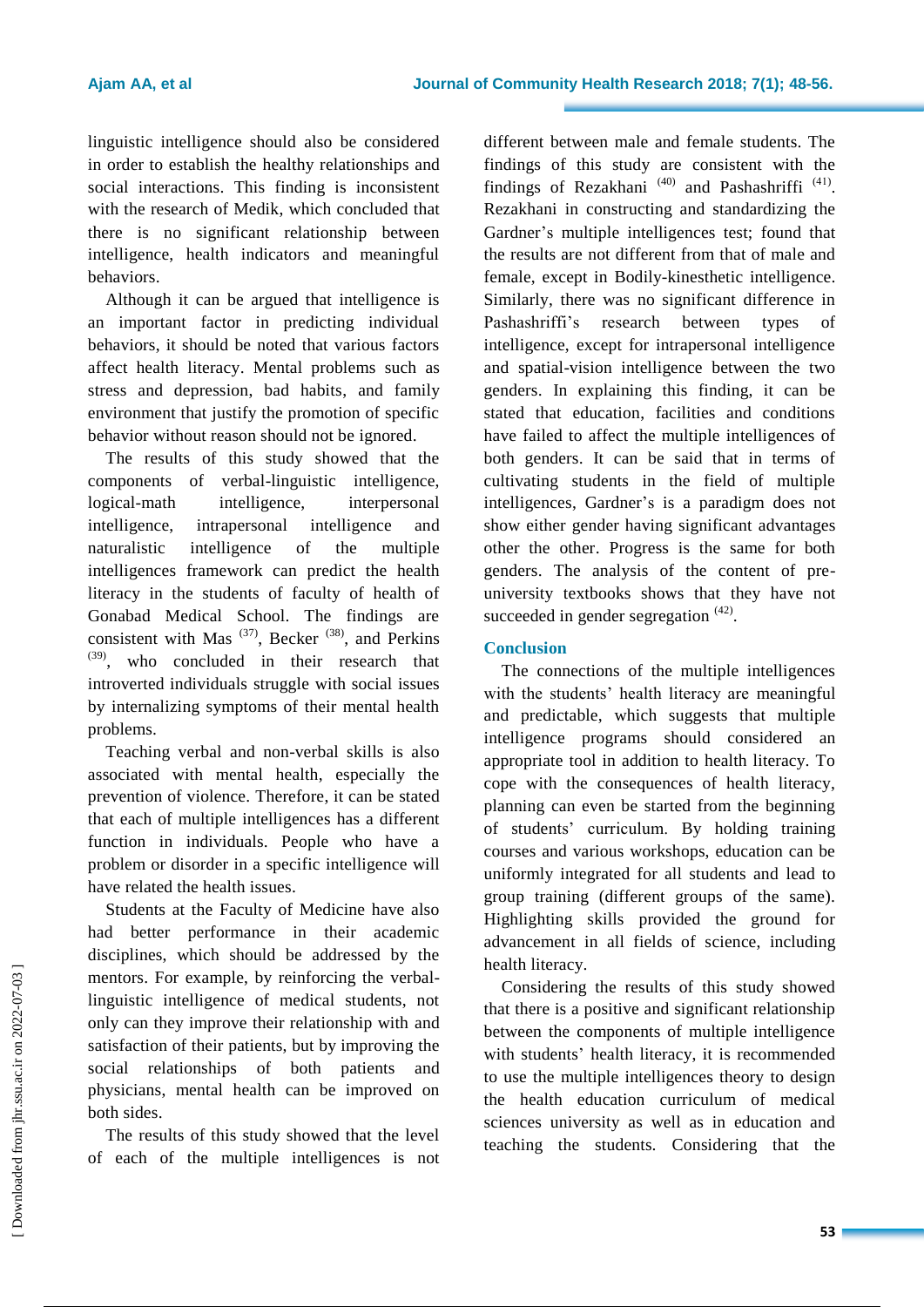#### **The Relationship of Multiple Intelligence and Health Literacy of Students**

components of verbal-linguistic intelligence, logical-math intelligence, interpersonal intelligence, intrapersonal intelligence and naturalistic intelligence from multiple intelligence variable can predict the health literacy in students at the faculty of health of Gonabad medical sciences university, it is recommended that a set of skills and abilities related to each component of intelligence be used to promote students" success in different areas.

One of the limitations of this study is the implementation of this research among undergraduate students of the Faculty of Health of Gonabad University of Medical Sciences. Therefore, caution should be exercised in generalizing its findings to other disciplines and educational levels.

#### **Acknowledgments**

The present research is a research project with the same title sponsored by Payam-e-Noor University. The researchers appreciate all the students of the faculty of health of Gonabad University of Medical Sciences, who collaborated on the research.

#### **Conflict of Interest**

The authors declare that they have no conflicts of interest.

#### **References**

- 1. Bruselius-Jensen M, Bonde AH, Christensen JH. Promoting health literacy in the classroom. Health Education Journal. 2017; 76(2): 156-168
- 2. Tavousi M, Sediqi J, Farshid F, et al. Importance of health from the point of view of the Iranian people. Journal of Payesh. 2012 ; 11(5): 611-619. [Persian].
- 3. Malkhhelili H, Papi A, Sharifi Rad G, et al. Health literacy of patients admitted to the educational hospitals of Isfahan university of medical sciences. Health Information Management. 2014: 11(4): 464-473. [Persian].
- 4. Khosravi A, Ahmadzadeh KH, Aristotlepour SH, et al. The Level of health literacy of diabetic patients referring to Shiraz health centers and its effective factors. Health Information Management. 2014; 12(2): 194- 205. [Persian].
- 5. Izadi Rad H, Gorban I. Health literacy relationship with general health status, preventive behaviors and utilization of health services in Balochistan region. Journal of Health & Education. 2015; 2(3): 43-50. [Persian].
- 6. Sendall MC, Lidstone J, Fleming M, et al. Nurses and teachers: partnerships for green health promotion. Journal of School Health. 2013; 83(7): 508-513.
- 7. Wei MH. The associations between health literacy, reasons for seeking health information, and information sources utilized by Taiwanese adults. Health Education Journal. 2014; 73(4): 423-434.
- 8. Mahmoudi H, Taheri A. The relationship between information literacy and health literacy in post graduate students Ferdowsi Mashhad. Human Interaction and Information. 2015; 2(2): 31-41. [Persian].
- 9. Ziapoor A, Kianpoor N. Predicting health literacy of students in Kermanshah university of medical sciences in 2016: the role of demographic variables. Journal of Health Literacy. 2016; 1(3): 182-190. [Persian].
- 10. Ramadankhani A, Ghaffari M, Rakhshani F, et al. Comparison of health literacy among medical and nonmedical students of Shahid Beheshti university in the academic year of 2012-2013. Journal of Researcher. 2015; 2(20): 78-85. [Persian].
- 11. Begoray DL, Banister EM, Wharf Higgins J, et al. Online, tuned in, turned on: multimedia approaches to fostering critical media health literacy for adolescents. Asia-Pacific Journal of Health, Sport and Physical Education. 2014; 5(3): 267-280.
- 12. Rabieinejad M , Kajbaf M, Mazaheri M, et al. Developing an educational model for multiple intelligencebased learning with intermediation of self-concept and self-esteem: a structural model. Journal of Knowledge and Research in Applied Psychology. 2015; 17(1): 4-15. [Persian].
- 13. Niroo M, Hossein Nejad GH, Haghani M. The effect of education based on gardner multiple intelligence theory on the academic achievement of mathematics among high school students. Journal of Educational Leadership and Management. 2010; 5(16): 153-168. [Persian].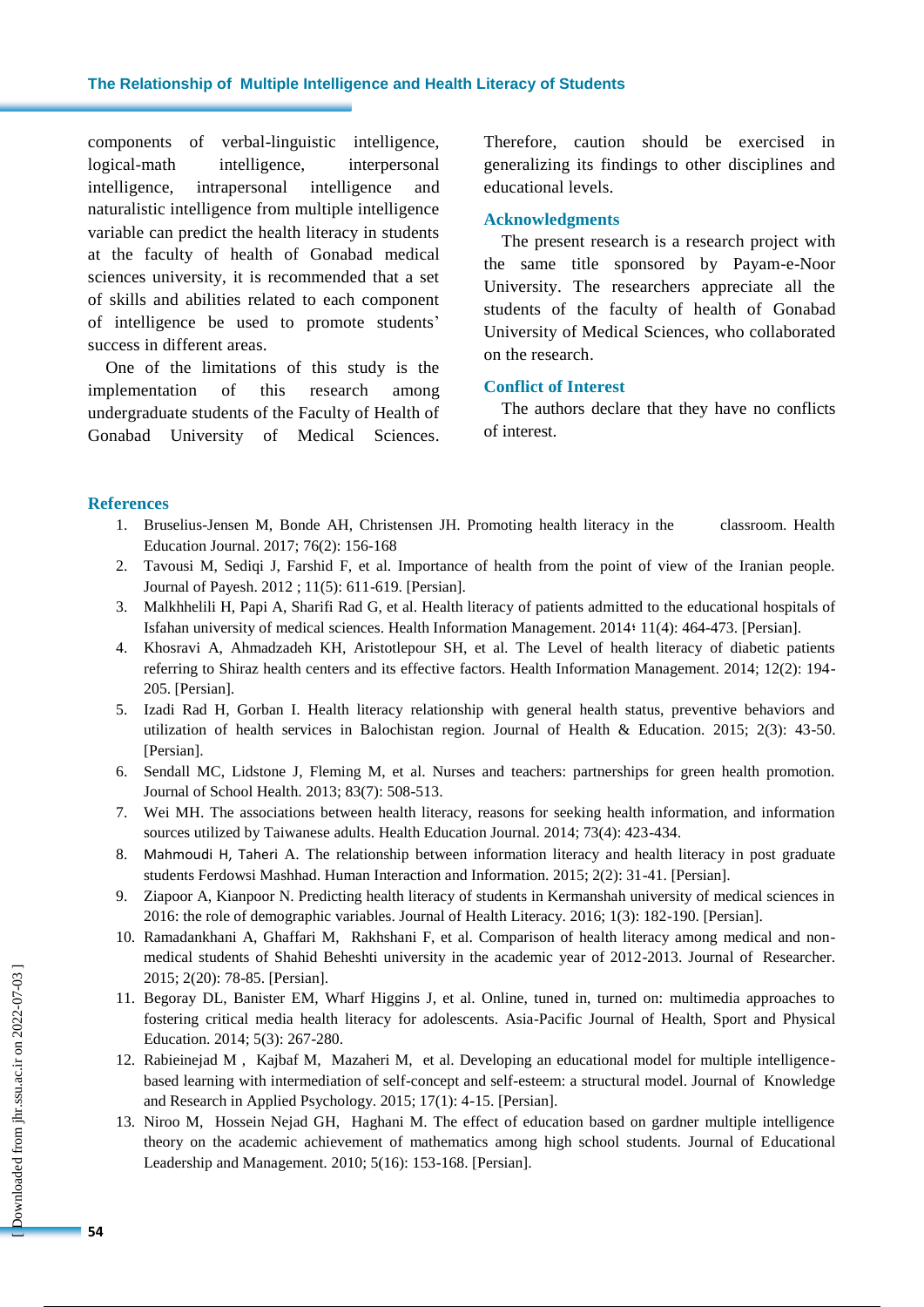- 14. Rezaei A, Masrabadi J, Mohammadzadeh A. Relationship between multiple intelligences and personality characteristics with strategic, surface and deep students' approaches. Journal of Instruction and Evaluation. 2011; 5(17): 75-94. [Persian].
- 15. Ranjbari F, Malekpour M, Faramarz S. The effectiveness of gardner's multiple intelligence-based learning on spelling mistakes in students with third-elementary learning disabilities in Isfahan. Journal of Learning Disabilities. 2013; 2(4): 45-60. [Persian].
- 16. Williams RB. Multiple intelligences for differentiated learning. United States of America: Corwin Press; 2007.
- 17. Roseboro A. Literacy is more than books and pens. English Journal. 2012; 102(1): 16-17.
- 18. Ahmadian M, Jalilian V. A study of the relationship between iranian efl learners' level of spatial intelligence and their performance on analytical and perceptual cloze tests. English Language Teaching. 2012; 5(3): 202- 216.
- 19. Farajollahi M, Badie E. The effect of presenting electronic content with educational, linguistic, spatial, and physical-moveational styles of gardner on learning, combined learning. Journal of New Thoughts on Education. 2014; 12(1): 79-95. [Persian].
- 20. Stanton J. The plato program: an innovative information skills curriculum. International Association of School Librarianship. 2010: 1-7.
- 21. Gottfredson LS. Intelligence: is it the epidemiologists' elusive" fundamental cause" of social class inequalities in health?. Journal of Personality and Social Psychology. 2004; 86(1): 174-199.
- 22. Gottfredson LS. Why g matters: The complexity of everyday life. Intelligence. 1997; 24(1): 79-132.
- 23. Ebrahimi S, Hakim Zadeh R, Hejazi E. Relationship of multiple intelligences with academic achievement of male and female students in the field of humanities, mathematics and experimental. Journal of Research in Teaching. 2016; 4(2): 95-112. [Persian].
- 24. Hashemi V, Bahrami H, Karimi Y. The study of the relationship between gardner's eight-difference with the selection of the field of study and academic achievement of students. Journal of Psychology. 2006; 10(3): 257- 287. [Persian].
- 25. Mehr Mohammadi M. Multiple intelligence theory and its implications for curriculum and education. Journal of Education. 2006; 22(4): 7-31. [Persian].
- 26. Amini M, Tamanayefar M, Amini S. Multiple intelligence theory and its implications in designing experiences and learning opportunities. Journal of New Thoughts on Education. 2009; 5(4): 91-106. [Persian].
- 27. Ownby RL, Waldrop-Valverde D, Taha J. Why is health literacy related to health? An exploration among US national assessment of adult literacy participants 40 years of age and older. Educational Gerontology. 2012; 38(11): 776-787.
- 28. Kostenius C, Kostenius C, Bergmark U, et al. The power of appreciation: promoting schoolchildren"s health literacy. Health Education. 2016; 116(6): 611-626.
- 29. McCuaig L, Carroll K, Macdonald D. Enacting critical health literacy in the Australian secondary school curriculum: the possibilities posed by e-health. Asia-Pacific Journal of Health, Sport and Physical Education. 2014; 5(3): 217-231.
- 30. Niebaum K, Cunningham-Sabo L, Bellows L. Developing effective educational materials using best practices in health literacy. Journal of Extension. 2015; 53(4): n4-n8.
- 31. Farajollahi M, Badie E. The effect of presenting electronic content with educational, linguistic, spatial, and physical-moveational styles of gardner on learning, combined learning. Journal of New Thoughts on Education. 2014. 12(1): 79-95. [Persian].
- 32. Montazeri A, Tavousi M, Rakhshani F, et al. Designing and psychometric measurement of health literacy tool of urban population of Iran. Journal of Payesh. 2013; 13(5): 589-599.
- 33. Azarfar F. Measure and apply multiple intelligences at school and at home. Mashhad: Enshrine the Sun; 2007.
- 34. Wraw C, Deary IJ, Gale CR, et al. Intelligence in youth and health at age 50. Intelligence. 2015; 53: 23-32.
- 35. Ciarrochi J, Heaven PC, Skinner T. Cognitive ability and health-related behaviors during adolescence: a prospective study across five years. Intelligence. 2012; 40(4): 317-324.